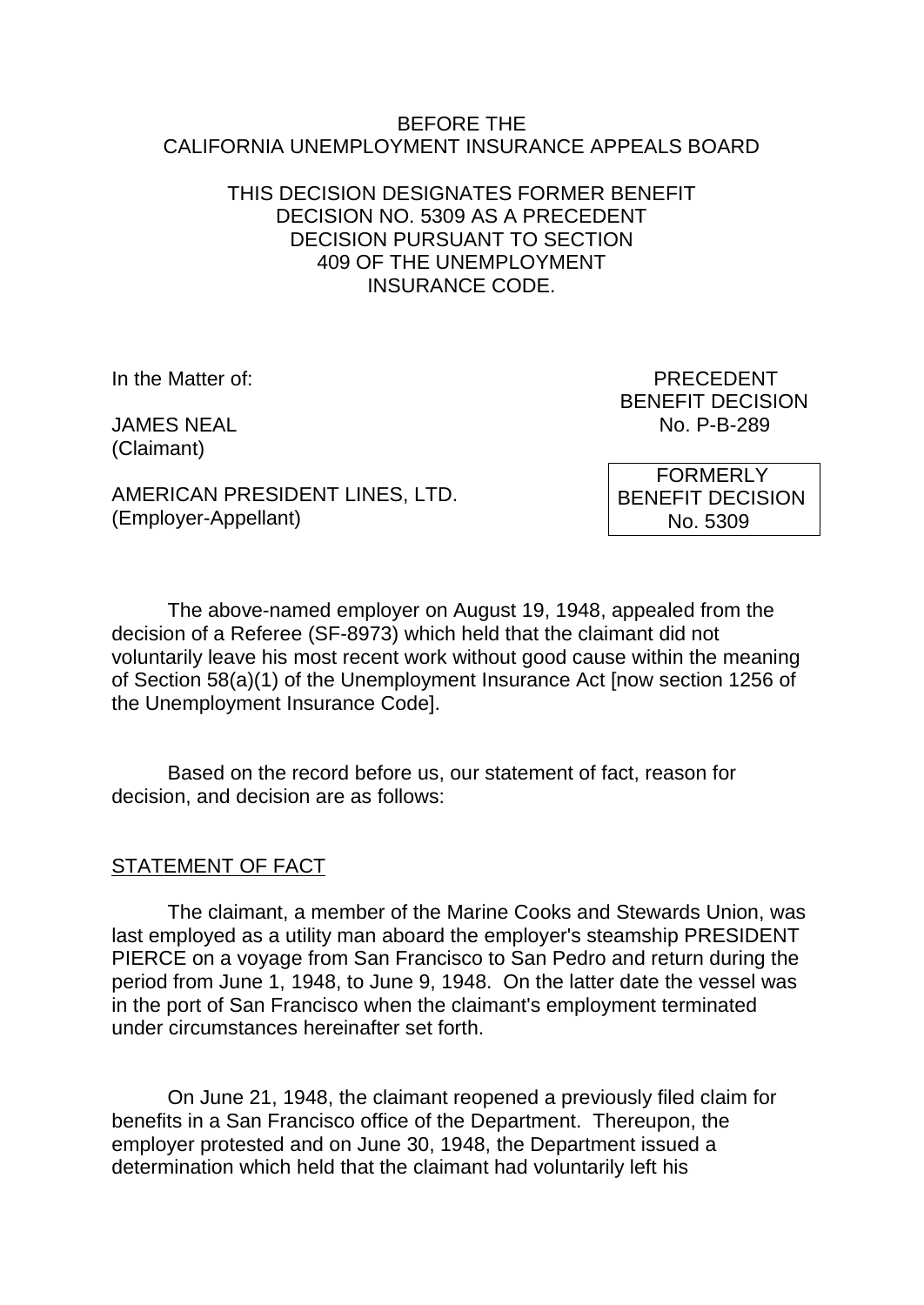### most recent work without good cause within the meaning of Section 58(a)(1) of the Unemployment Insurance Act [now section 1256 of the code]. The claimant appealed and a Referee reversed the determination of the Department. From such decision the employer filed the instant appeal.

P-B-289

On arriving in San Francisco the claimant's vessel was scheduled to sail on another voyage after the completion of loading operations and the claimant intended to continue as a member of the crew on this trip. However, at the end of his shift on June 9, 1948, the claimant went ashore to visit his home and during this visit he engaged in a domestic quarrel with his wife which resulted in his arrest and incarceration on a charge of assault on the evening of June 9, 1948. He was confined to jail for approximately one week and following his conviction by trial was released on probation for one year. In the interim the claimant's vessel had sailed with a replacement in his position.

# REASON FOR DECISION

In the instant case the employer-employee relationship which existed was severed when the claimant's incarceration prevented him from returning to his work aboard a steamship. The issue then is whether the claimant may be disqualified under the provisions of Section 58(a)(1) of the Unemployment Insurance Act [now section 1256 of the code] for the reason that he left his work voluntarily without good cause.

Generally speaking the contract of hire was brought to an end because the claimant was not able to continue furnishing his services to the employer on one of the latter's steamships because of a circumstance which occurred on the evening of June 9, 1948. In this connection it must be recognized that the nature of this circumstance in no way identifies the employer as the moving party in the severance of the employer-employee relationship. It then follows that the relationship was terminated either by the claimant or by circumstances over which neither the employer nor the claimant had any control. Although in a sense it might be said that the claimant did not leave his position voluntarily because an individual, in practically every case, is incarcerated unwillingly, such a narrow view would ignore the obvious fact that it was the claimant who first set in motion the chain of circumstances which ultimately jeopardized his position. His conduct led to his arrest, the arrest to his incarceration and later his trial and conviction. In the final analysis then it was his voluntary and illegal action which prevented his continued employment.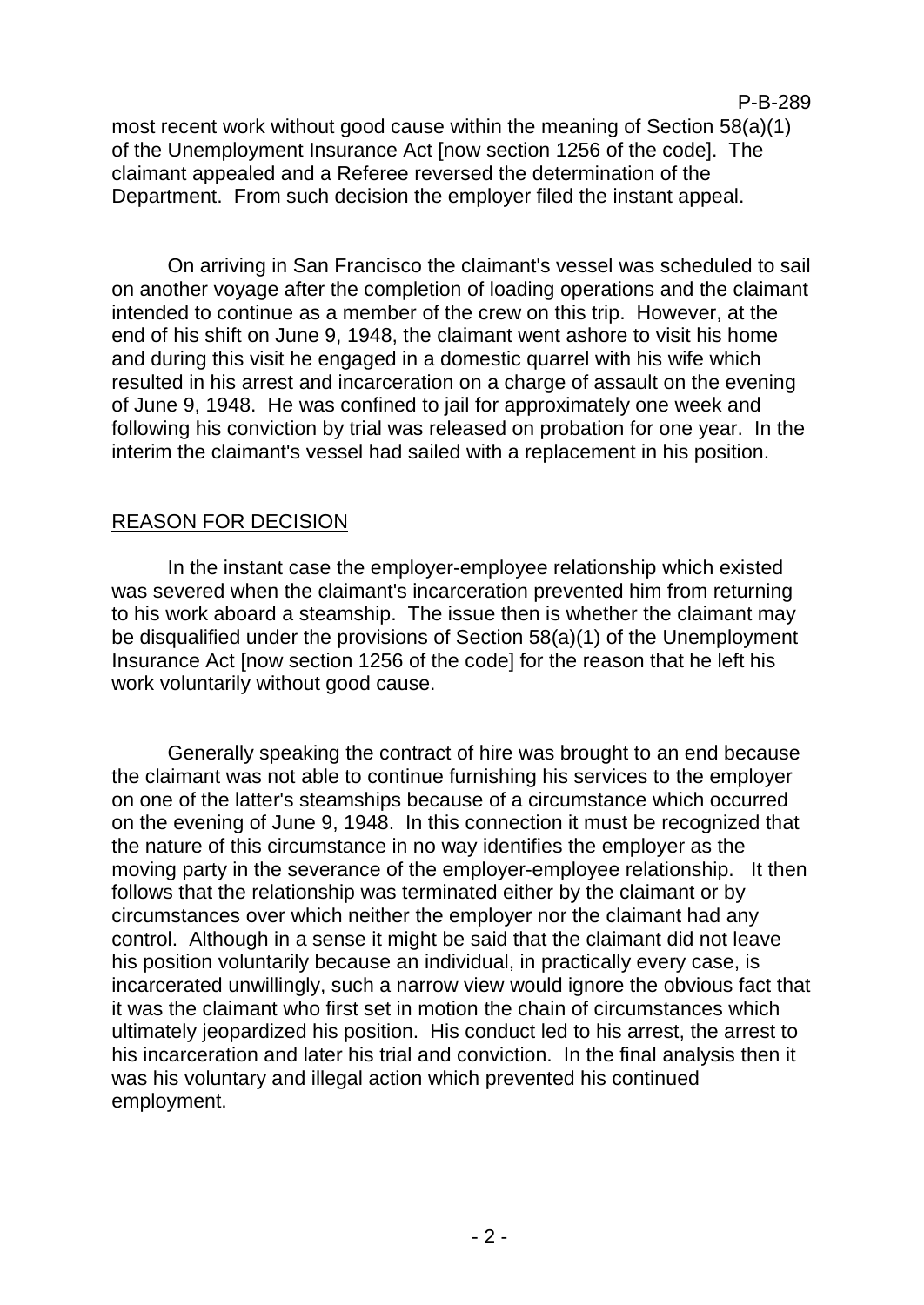In this connection it should be noted that circumstances closely analogous to those under consideration herein have been treated by appeals tribunals in a number of other jurisdictions, and the particular authorities have assessed disqualifications for voluntary leaving against individuals claiming benefits for unemployment resulting from their own illegal acts. Pennsylvania is one of the larger states to take this view (See Pa. Bd. of Rev. Dec. Nos. B-44-94-A-5443, March 27, 1947; and 44-99-G-1936, November 25, 1946). In the latter decision it was held that a truck driver who was incarcerated and his license suspended on a drunk driving conviction had left his work voluntarily when he was refused reemployment since he had "voluntarily engaged in conduct the natural and probable consequence of which was to place him in a position where he could not continue working in the employment which he held."

Delaware likewise adopted a similar view in the case of an individual arrested on the premises of his employer and subsequently convicted on a charge of non-support of his family (Del. Unemployment Compensation Commission Appeal Docket No. 712-A; January 8, 1946). In holding that the claimant was disqualified for benefits the Commission said, "It may be that the claimant left his job involuntarily, but . . . it cannot be said to have been without fault on his own part. He was arrested and convicted by a court of competent jurisdiction for failure to support his wife and family. Thus, he deliberately refused to assume a responsibility placed upon him by the law which was a deliberate and wilful act on his part. Under the circumstances, we are of the opinion that the claimant voluntarily left his job without good cause."

In Benefit Decision No. 5298-10914 we followed the Pennsylvania and Delaware cases, supra. In that case a truck driver, during his off-duty hours, was arrested and later convicted of drunken driving. As a result thereof, his license to drive was suspended for a period of one year and without such license he was unable to continue in his employment as a truck driver. We held under those circumstances that the truck driver voluntarily left his work.

In our opinion the above authorities are applicable to the circumstances in this appeal. While it would appear that the claimant herein may not have actually intended to bring about his unemployment, he did, nevertheless voluntarily embark upon a course of conduct, the very nature of which he knew, or must be conclusively presumed to have known, would jeopardize his return to work within the allotted time. This despite the fact that as a seaman the claimant knew he had to be in condition to report back to his vessel at the proper time if he expected to remain a member of the crew.